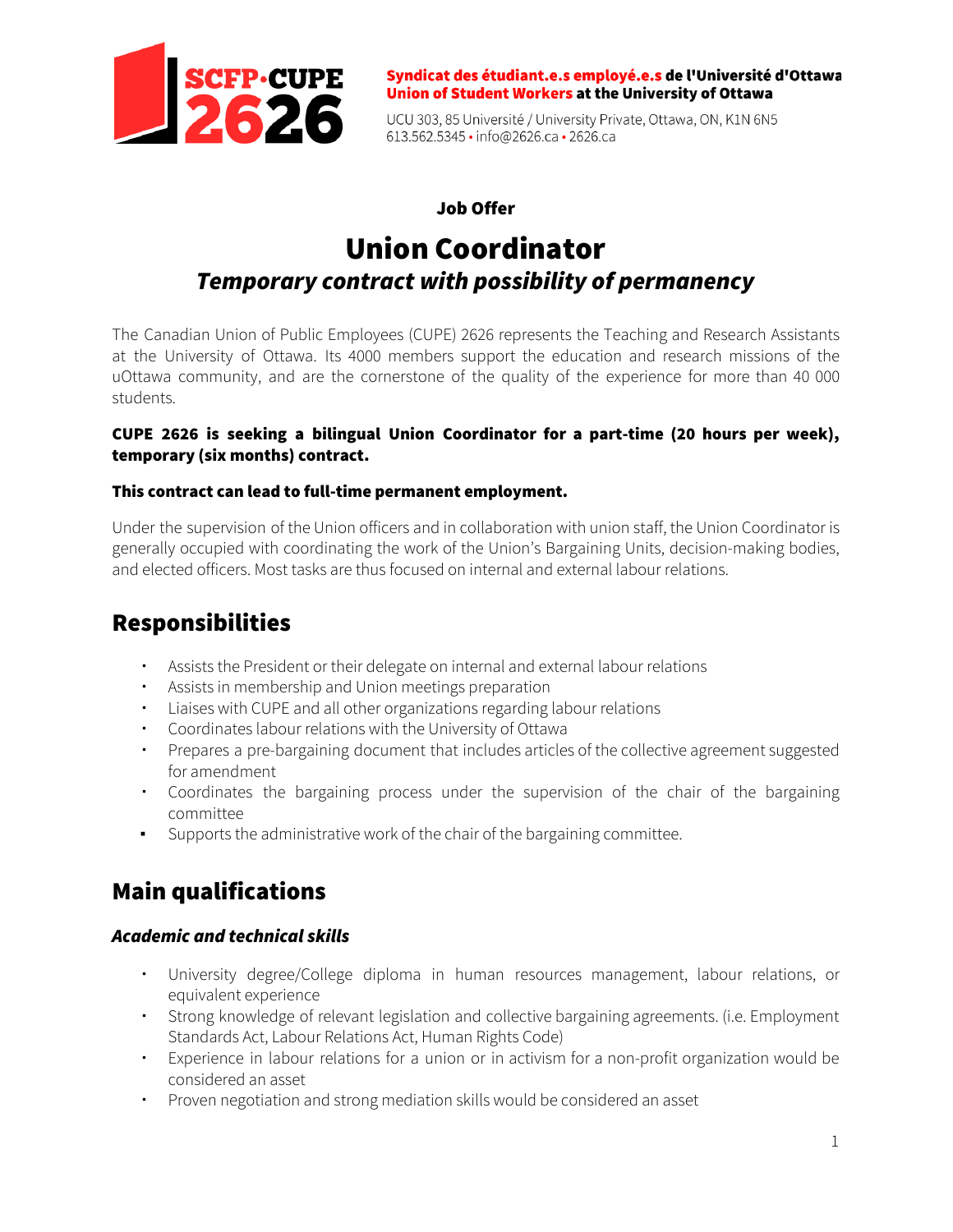

Syndicat des étudiant.e.s employé.e.s de l'Université d'Ottawa Union of Student Workers at the University of Ottawa

UCU 303, 85 Université / University Private, Ottawa, ON, K1N 6N5 613.562.5345 • info@2626.ca • 2626.ca

▪ Written and oral communication skills in both English and French are essential

### *Personal and Social Skills*

- Demonstrate sensitivity on issues related to equity
- Knowledge of the accessibility standards of the University of Ottawa and the Province of Ontario
- Possess strong interpersonal skills
- Knowledge of the role, objectives and activities of labour unions
- Knowledge of issues related to the workers at the University of Ottawa
- Be creative and open-minded
- Ability to work independently and cooperatively within a team environment
- Demonstrate attention to detail

### Work conditions

- Part-time (20 hours per week), temporary (six months) contract
- Can lead to full-time permanent employment (35 hours per week)
- Hourly wage: \$30.30/h
- Unionized position that includes other benefits as per the Collective Agreement
- **Anticipated start date: January 7, 2019**

# Application procedure

We ask applicants to send us in electronic format, the following documents:

- 1. Their *Curriculum Vitae* (maximum 2 pages), and
- 2. A cover letter in which they describe how their experiences can contribute to an academic labour union (maximum 1 page).

Applicants must submit their application no later than Sunday, December 9, 2018 at 11:59 p.m., to the following email address: jobs@2626.ca.

Please indicate in the subject line the following: JOB-UNION COORDINATOR

Preference will be given to members and former members of CUPE 2626.

Thank you for your interest in CUPE 2626. We will only contact the candidates selected for an interview, which will take place **Friday,** December 14.

For more information about the union, visit [2626.ca](http://www.2626.ca/)